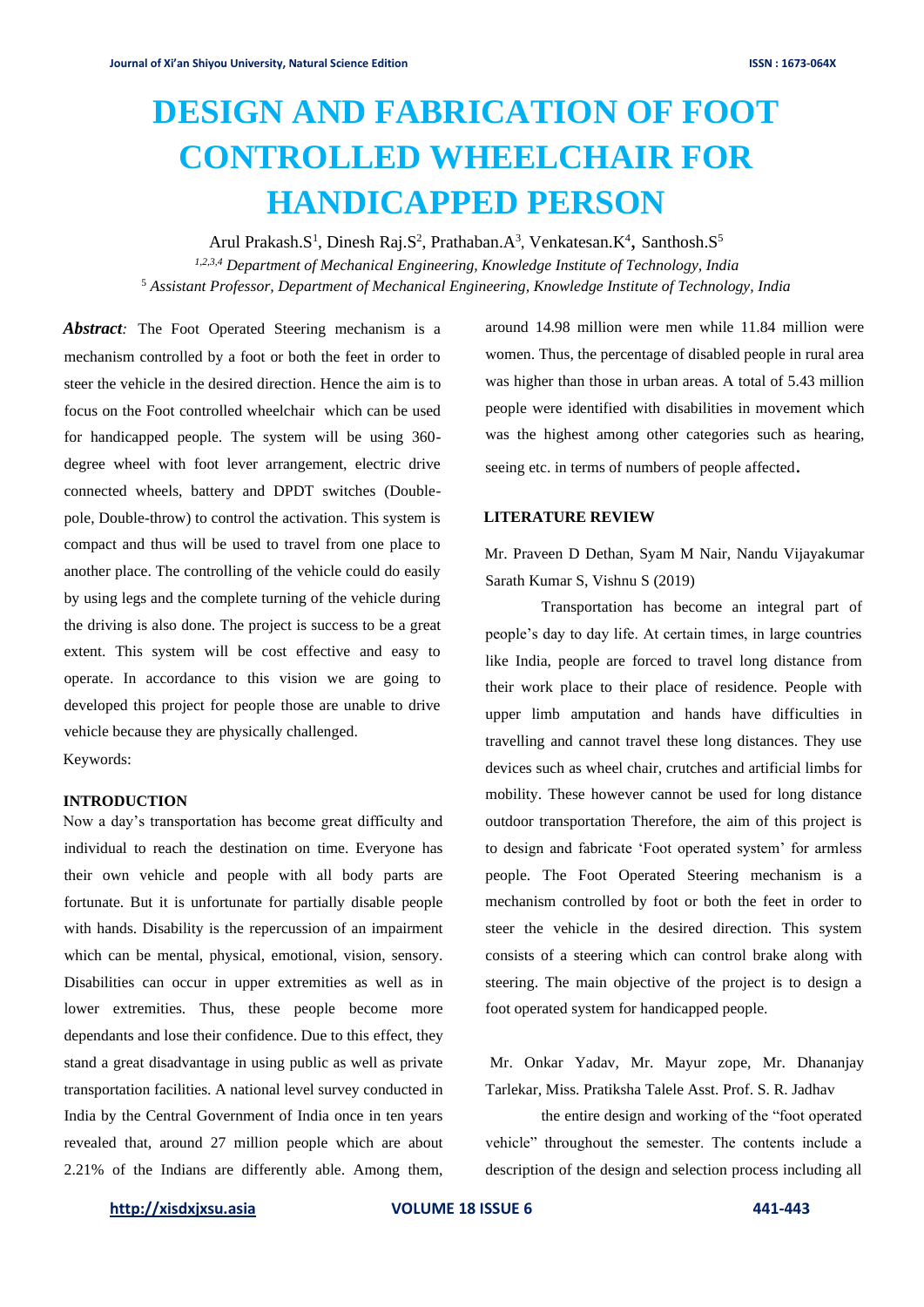#### **Journal of Xi'an Shiyou University, Natural Science Edition ISSN : 1673-064X**

important information about the vehicle. Due to rapid industrialization and development of the economy the expectation of the customer and their ability and willingness to pay for the product has changed drastically.

# **METHODOLOGY**



Fig 1: Flowchart

# **COMPONENTS**

| S.NO. | <b>COMPONENTS</b> | <b>QUANTITY</b>    |
|-------|-------------------|--------------------|
| 1     | DC motor          | $\mathfrak{D}$     |
| 2     | <b>Battery</b>    | 2                  |
| 3     | Wheel             | 2                  |
| 4     | Sheet metal       | As Per Recruitment |
| 5     | Two-way switch    | 1                  |
| 6     | <b>Shafts</b>     | As Per Recruitment |
| 7     | Metal strip       | As Per Recruitment |
| 8     | Bearing           | 6                  |
| 9     | Frame             | As Per Recruitment |
| 10    | Pedal             | $\mathfrak{D}$     |
| 11    | Chain sprocket    | As Per Recruitment |

TABLE 1: Components

# **COMPONENTS SPECIFICATION**

- 1. Motor
	- a. Volt=  $24v$
	- b. Ampere  $= 19.2$ amp
	- c. RPM=360rpm
- 2. Battery= 12v,7.5AH
- 3. Wheel rim diameter  $= 10$  inch
- 4. Sheet metal
	- a. Material  $=$  Mild steel
	- b. Size  $= 40*39cm$
	- c. Thickness  $= 1$ mm
- 5. Two-way switch  $= 16A$
- 6. Shafts
	- a. Shaft diameter = 12mm
	- $b.$  Material = Mild steel
	- c. Length  $= 26$ inch
- 7. Metal strip
	- a. Length  $= 50cm$
	- b. Width  $=$  5cm
	- c. Thickness  $=$  4mm
- 8. Bearing
	- a. Inner dia  $= 12$ mm
	- b. Outer dia  $= 37$ mm
- 9. Metal frame
	- a. Dimensions  $= 1*1$  inch
- 10. Pedal and chain sprocket
	- a. Sprocket outside diameter= 62mm

#### **WORKING METHODOLOGY**

- To overcome from this disability, we had design this model. In this project we had replaced steering wheel by pulley.
- When the operator is seated on vehicle and shifts two-way switch to single position, circuit gets closed between battery and dc drive and when we press the pedal it tends to make the rotor of motors to rotate about its axis.
- The obtained rotation allows the rear axle to rotate and causes the wheels mounted with it to rotate. This cause the vehicle to displace easily from one place to another with less human effect. To turn